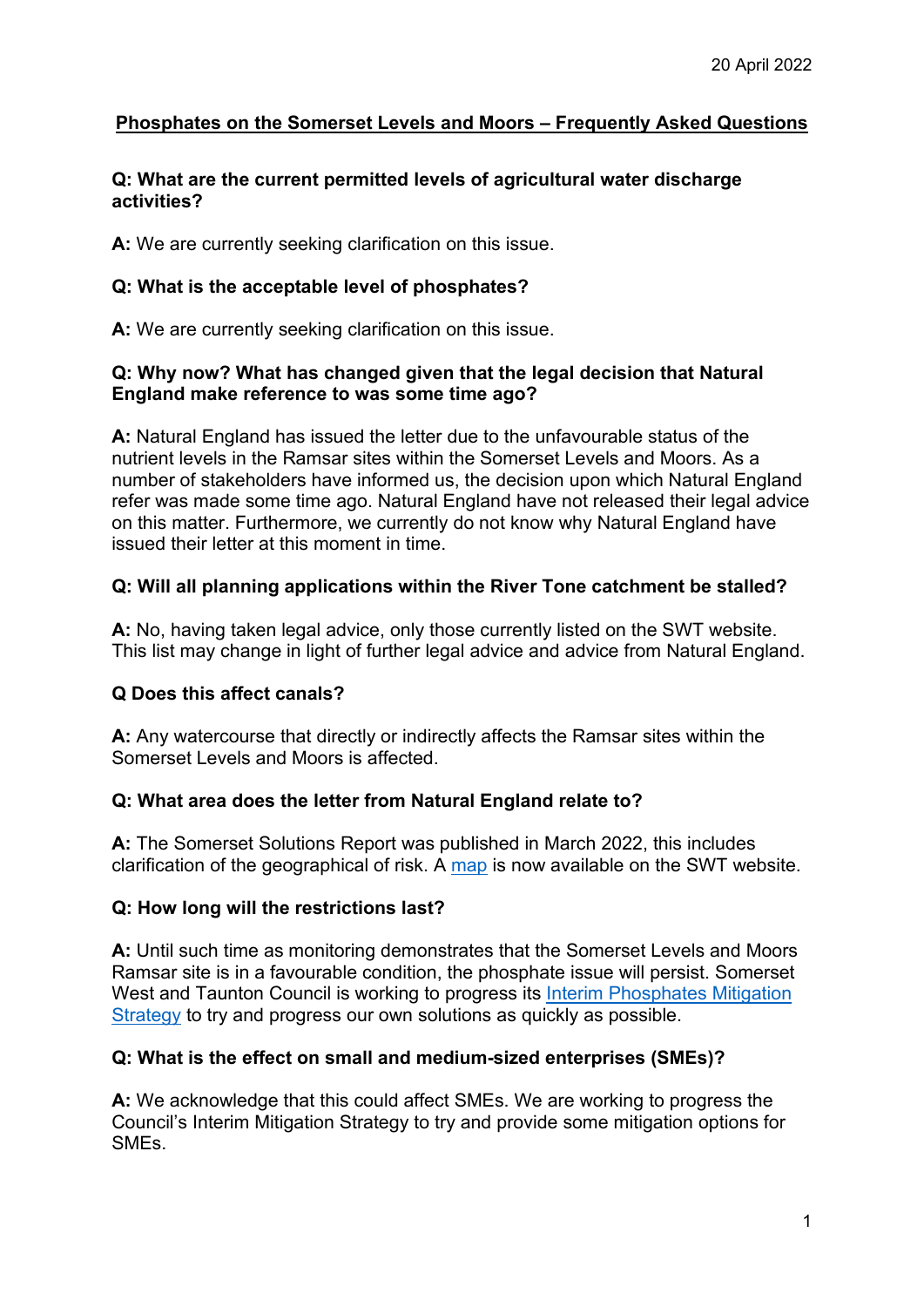## **Q: How do we move forward on planning applications?**

**A:** Natural England has issued a similar letter to all of the Somerset Local Planning Authorities (LPA's). We are all re-consulting the county ecologist on all those planning applications that could be affected either directly or indirectly the Ramsar Sites within the Somerset Levels and Moors. Where possible, we will seek to agree a time extension on determining planning applications.

### **Q: Are we working with the other LPAs to find joint solutions?**

**A:** Yes, as Natural England has issued a similar letter to all of the Somerset Local Planning Authorities (LPAs). The Somerset wide Solutions Report is due to report shortly which has been jointly prepared by the Somerset LPAs: Mendip District Council, South Somerset District Council, Sedgemoor District Council and Somerset County Council. The Somerset LPAs have also worked together to publish the [Phosphorous Budget Calculator](https://ssccust1.spreadsheethosting.com/1/3d/08e177701b0026/Copy%20of%20P%20budget%20Calc_V3.1%20developer%20version/Copy%20of%20P%20budget%20Calc_V3.1%20developer%20version.htm) to assist in developing mitigation solutions.

### **Q: What is the Local Planning Authority doing to find solutions?**

**A:** As the Local Planning Authority (LPA) there is no statutory requirement for SWT to embark on the interim programme of measures. The Council are doing this to facilitate sustainable development; to support the economic recovery post Covid 19; to minimise impact on small and medium-sized enterprises and the local economy as set out in the National Planning Policy Framework (2021); to meet the requirement to maintain a 5 year housing land supply; and to meet our wider housing duties.

Since the Full Council Meeting on 5 October 2021, SWT has:

- Appointed two dedicated Officers to support the unlocking of development in the catchment of the River Tone;
- Established the Phosphates Planning Sub Committee; and
- Started to identify a series of projects to generate phosphate mitigation credits.

### **Q: Will the Somerset Rivers Authority need to be involved?**

**A:** Yes – given its existing responsibilities or accountabilities. SWT continues to engage with the Rivers Authority on this matter.

## **Q: Will this affect adopted Local Plan allocations such as Firepool and planning applications like Comeytrowe? If so, what is the affect?**

**A:** Yes. At this stage, there will be a time delay associated with re-consulting the ecologist and submitting a HRA to Natural England. The revised masterplan for Firepool will take account of the requirement to be phosphate neutral. Comeytrowe has agreed a short term phosphate mitigation solution in the form of a Fallow Land Management Plan to be able to proceed with development. Long term solutions remain under consideration.

# **Q: Will this affect the Council's 5 Year Housing Land Supply (5YHLS)?**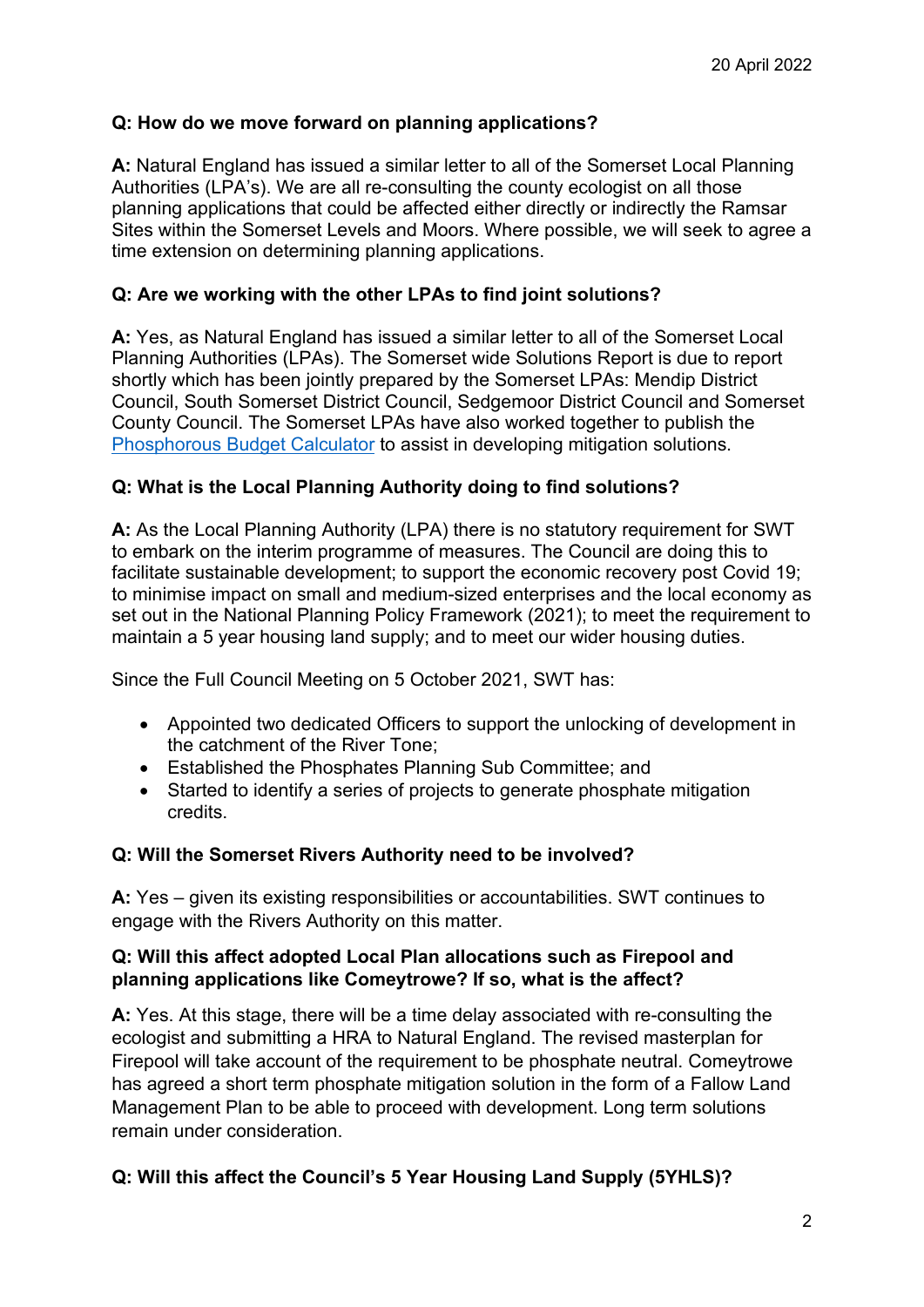**A:** Yes. We have written to the government to ask that 5YHLS be suspended in Somerset. Currently there has been no movement from central government on this matter.

## **Q Does this affect Local Development Orders?**

**A:** On our current knowledge, yes. We will take further advice from legal on this matter as it arises.

### **Q: Do we know what the planned improvements are at Ham STW?**

**A:** We do not know the details at this stage. We will contact Wessex Water and place their briefing on this matter on the Member Portal and SWT website.

## **Q: Who could challenge planning application decisions made by SWT?**

**A:** Now that Natural England has formally sent us a letter formally setting out their concerns, before granting future planning permission, SWT has to reflect and adhere to their advice on the need for an HRA. When determining planning applications, if SWT does not, then there is a risk of challenge by NE or any aggrieved 3rd parties.

### **Q: Will NE advice on this matter still apply following the UK's exit from the European Union?**

**A:** Yes. It's an international treaty and remains law until changed by Parliament.

# **Q: What applications does it affect?**

**A:** It affects the following:

- New residential units including overnight tourist accommodation, traveller sites etc.
- Agricultural Development additional barns, slurry stores etc. where it is likely to lead to an increase in herd size.
- Commercial / industrial developments that including overnight accommodation
- Anaerobic Digesters.
- Possibly some tourism attractions.

### **Q: What is the process for determining permitted development prior notification applications under the General Permitted Development Order?**

**A:** Natural England in conjunction with the Somerset Planning Authorities has reviewed the role of the Regulation 77 submission as a measure to secure nutrient neutrality mitigation by way of the application of a Habitat Regulations Assessment. The guidance upon the relationship between "permitted development", i.e. development approved by the Town & Country Planning (General Permitted Development) Order 2015 (as amended) and biodiversity is dealt with by ODPM Circular 06/2005 / Defra Circular 01/2005 "Biodiversity and geological conservation –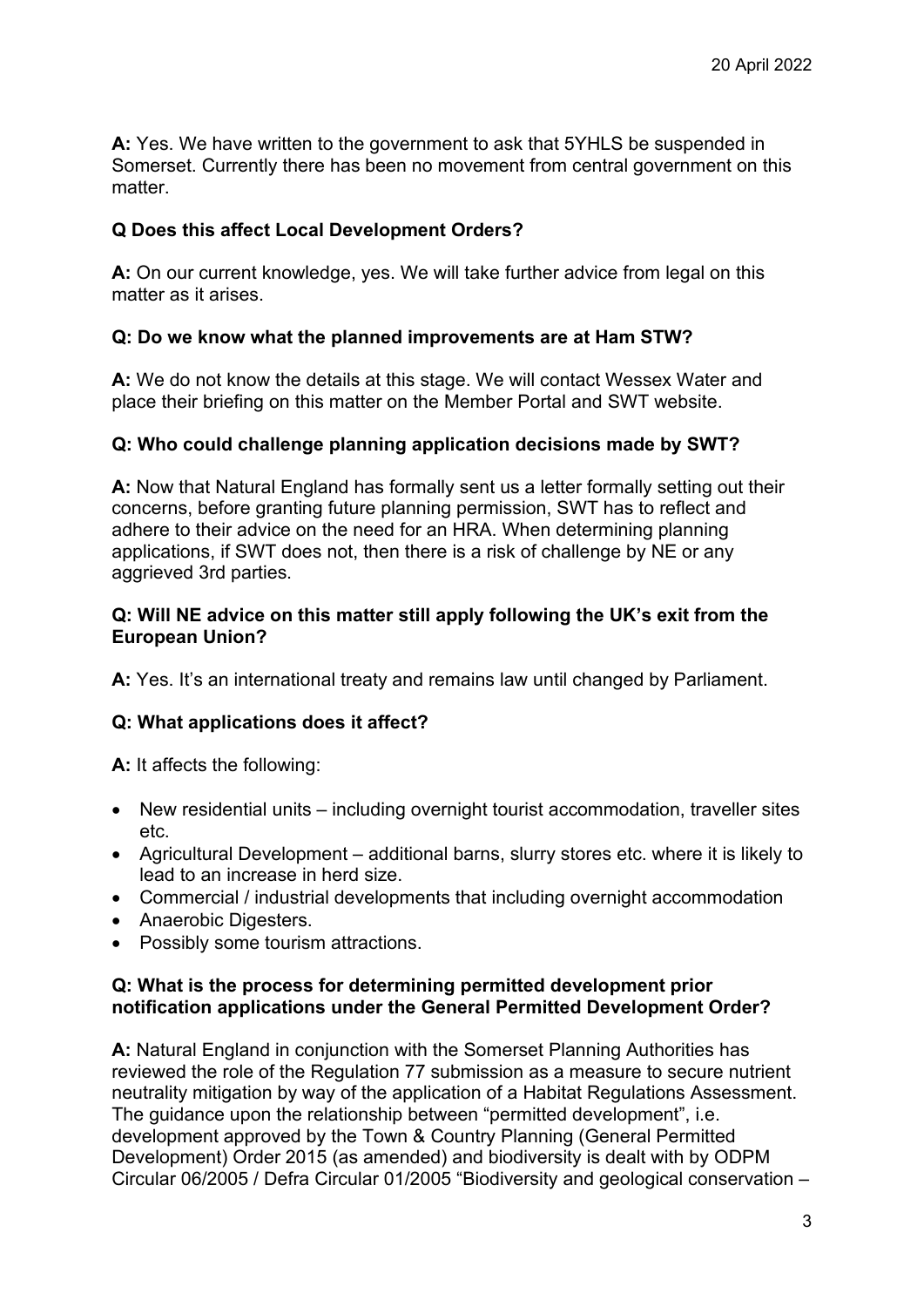statutory obligations and their impact within the planning system."

The Circular applies to candidate Special Areas of Conservation (cSAC's) Special Areas of Conservation (SAC's), and Special Protection Areas (SPA's) as a matter of law and to Ramsar sites and potential Special Protection Areas (pSPA's) as a matter of policy. Paragraph 5 of the circular confirms that:

*"As a matter of policy, the Government has chosen to apply the procedures described below, unless otherwise specified, in respect of Ramsar sites and potential SPA's (pSPA's), even though these are not European sites as a matter of law. This will assist the UK Government in fully meeting its obligations under the Birds Directive and Ramsar Convention."*

However in relation to permitted development, Paragraph 43 goes on to state:

*"Regulation 60 imposes controls on all permissions granted under the GPDO to ensure that any permitted development is not in breach of the terms of Article 6 of the Habitats Directive. This regulation prevents any development which is likely significantly to affect a European site, alone or in combination with other plans or projects, and is not directly connected with or necessary to the management of the site, from commencing unless the local planning authority has ascertained, after consulting English Nature, that such development would not adversely affect the integrity of the site. It should be emphasised that the condition does not automatically withdraw permitted development rights for such developments, but instead requires them to be subject to a prior approval process. This regulation does not apply to pSPA's and Ramsar sites as a matter of policy."*

Regulation 60 of the Conservation (Natural Habitats & c) Regulations 1994 (and its requirement for further submissions under Regulation 62) referred to in the Circular has been replaced by Regulations 75 and 77 of The Conservation of Habitats and Species Regulations 2017. Having taken advice on the matter the Planning Authorities position is that there is no requirement to assess the Likely Significant Effects of development approved under the GPDO upon the Somerset Levels and Moors Ramsar site and therefore submissions under Regulation 77 will not be sought as part of any decision notice and there will be no requirement for prior approvals within the risk area to be subject to a Habitats Regulation Assessment.

### **Q: Is a HRA required for a reserved matters application?**

**A:** Yes, Regulation 63 applies to decisions which involve the granting of consents and permissions - but also to 'other authorisations' for a plan or project.

### **Q: Is a HRA required for a S.73 application?**

**A:** Yes. Permission granted under section 73 takes effect as a new, independent permission to carry out the same development as previously permitted subject to new or amended conditions. However, each application will be assessed and if the new proposal does not create any additional floor space or amend the drainage arrangements, it is unlikely to require a HRA and will be able to proceed.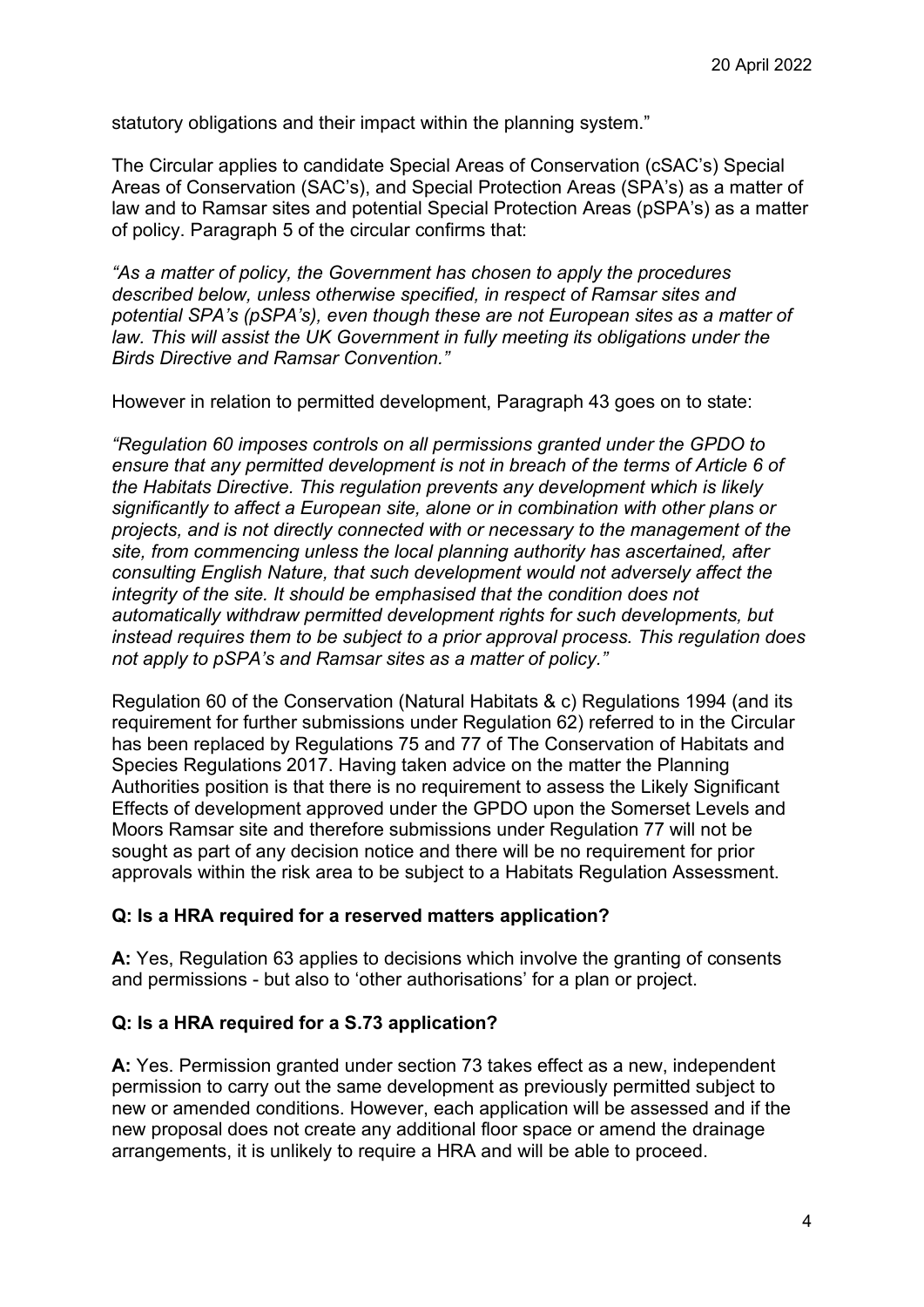# **Q: Does it include Annexes?**

**A:** If the annexe is attached to the main dwelling, it will not require an HRA. However, if it is a detached building, an HRA will be required.

### **Q: Can an application be refused if it needs a HRA if there are other reasons for refusal?**

**A:** Yes, suggested reason for refusal is as follows:

The proposed development would adversely impact upon the Somerset Levels and Moors Ramsar site by adding to the concentration of phosphates in the area. In the absence of technical information demonstrating the level of phosphates generated by the development, it is not possible to produce a Habitat Regulations Assessment or put in place the measures necessary to off-set the impact. As such the proposal is contrary to Policies C8, Environment, and DM1, general requirements, of the adopted Core Strategy and Paras. 175-177 of the NPPF.'

## **Q: Have there been any appeal decisions?**

**A:** Yes, there have been several appeal decisions which can be viewed via the Planning Portal. A recent appeal decision in SWT includes reference: APP/W3330/W/21/3285797 for the erection of a single dwelling at Higher Knapp Lane, Knapp North Curry, Taunton, which was dismissed for two reasons, one of which related to lack of information submitted by the applicant in relation to nutrient neutrality measures.

### **Q: Why does a change of use of an existing building used for offices to residential dwellings require a HRA and mitigation?**

**A:** Whilst the change of use of an existing building from offices (or retail) to residential dwelling(s) is not likely to result in a significant effect (LSE) on the achievement of the conservation objectives of a European site (Special Area of Conservation (SAC), Special Protection Area (SPA), or Ramsar site) as no additional footprint effects or other indirect effects would be expected to arise, there is one element of such a change that does result in an increase in a 'discharge' with the potential to cause a likely significant effect.

This impact and its subsequent effect have been raised as an issue in a European Court of Justice case (the 'Wealden' case) whereby projects need to be considered in-combination where there is a potential for additive impact to European sites. In the case of increased population in an area, this is specifically identified as relevant with respect to increased nutrient levels in a catchment, which could result in a LSE on wetland habitats of European sites (and in the case of Somerset, the Somerset Levels and Moors Ramsar site in particular).

### **Q: How does a change from commercial (or other similar) to residential result in an increase in nutrient discharges?**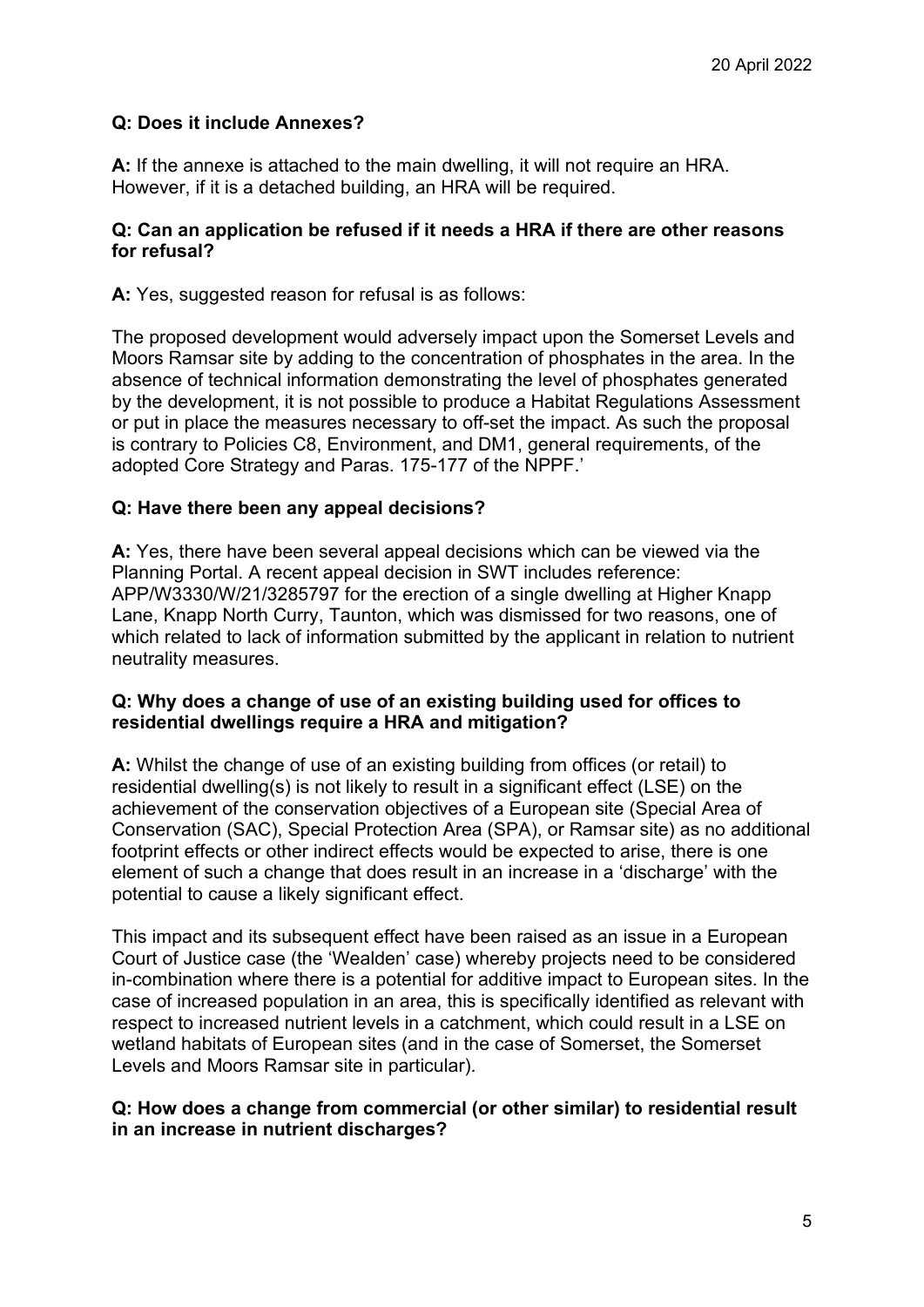Essentially, the people who are or were present (employed) in a commercial / other development also lived in the area and had a residence in the area, whereas changing to residential results in an increase in the capacity for 'additional' residents to reside in the area. This increase in resident population results in an increase loading on the nutrient treatment of the wastewater treatment plants. Such plants have a capacity, and when reached there is no easy way to create available capacity (without significant infrastructural investment from extending existing sites to constructing new sites). Consequently, for every 'unit' of residence, this adds an increase in the population which impacts on the capacity of the current wastewater treatment plants and in consideration, results in an increase in nutrient discharges into watercourses that are hydrologically linked to the European sites thus resulting in subsequent impacts on wetland habitats.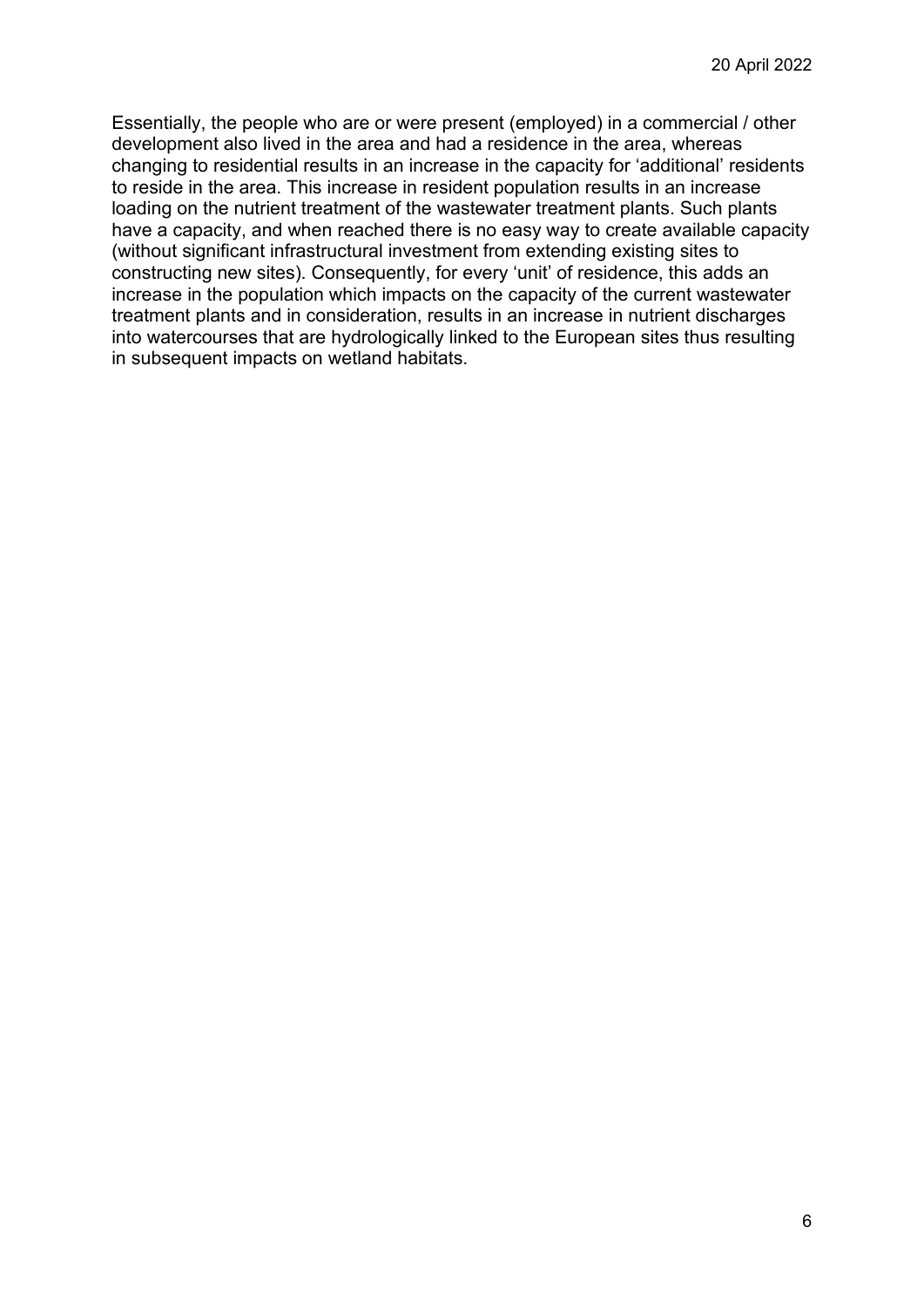## **Questions in Relation to SWT's Interim Phosphate Mitigation Strategy and Council-generated Phosphate Credits (P Credits)**

## **Q: When does SWT anticipate that the first planning permissions will be issued?**

**A:** No clear understanding as we are still trying to finalise projects to include within first tranche of P Credits. Of course we are looking to do this asap but can't provide timescale yet.

### **Q: Will the council accept phosphate credits from third party providers, such as EnTrade?**

**A:** Yes in principle, but SWT is in discussions with EnTrade and we are waiting for them to come back to answer our questions.

### **Q: Having already signed a Section 106 agreement, how would we purchase credits should they become available to us?**

**A:** It will be dependant on what your Section 106 agreement says, for example if P credits required for pre-commencement conditions it would be tied into that.

## **Q: How will the 3-month requirement for 'implementable development' work if there are pre-commencement conditions?**

**A:** SWT would look to release P credits when all matters have been resolved. We would look for pre-commencement conditions to be discharged prior to P credits being released.

# **Q: Approximately how many homes will the SWT scheme offset?**

**A:** At the moment we are looking at a range, SWT cannot confirm at this stage but the first tranche is likely to produce approximately 100 credits. It should be noted that the SWT scheme is not the 'only game in town'. There are other options to purchase P credits, as well as potential mitigation solutions.

### **Q: As our development is classed as a major development, when do you see P credits being available to us?**

**A:** SWT has made the decision to prioritise minor developments given the limited number of P credits available. We encourage applicants to consider other opportunities for phosphate mitigation as well.

## **Q: Anybody who has a development of over 10 plots is not being considered as an SME, is there a plan in place to help these developments?**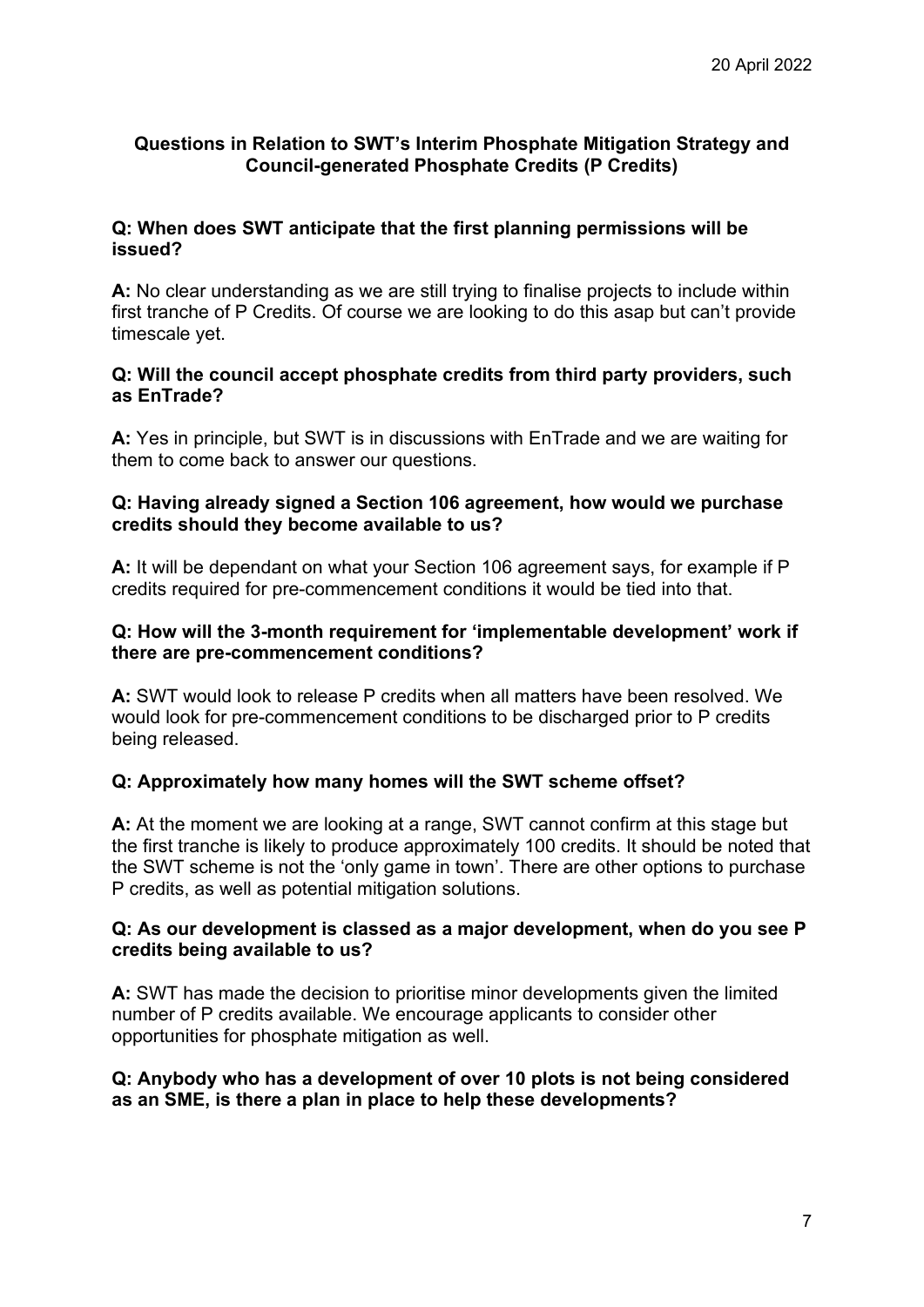**A:** We are using definition of minor development as presented within the National Planning Policy Framework for P credit prioritisation which is development to *up to*  10 dwellings.

### **Q: As an HRA is no longer required for a Class Q Prior Notification why is one being insisted upon for a replacement dwelling on the same site?**

**A:** A replacement dwelling is not covered by Class Q and therefore requires a new planning application.

## **Q: When will be the second tranche of projects take place?**

**A:** We are looking for projects all of the time and will continue to work on this although we can't give an exact date.

### **Q: How does reducing water use in housing stock reduce Phosphate output?**

**A:** The less water into the system results in less phosphates going into the system and this has been agreed with Natural England.

### **Q: In areas where phosphates have been identified as an issue, have any longer term solutions come forward which NE have accepted?**

**A:** No Local Planning Authority as far as we are aware have managed to identify sufficient mitigation to cover all growth proposals in their area. There are a number of potential longer-term nature-based solutions e.g. wetlands, cover crops, temporary fallowing. We are also trying to stimulate Central Government, including Defra to accept that there needs to be action in relation to agricultural practices as well as Wastewater Treatment Works.

Improvements to Wastewater Treatment Works can only happen through Asset Management Process (AMP). Central Government has set out their strategic priorities for Ofwat recently, including information on the next round of improvements to WwTW infrastructure for the period 2025-2030. It is important you inform and influence this as much as possible.

In terms of agricultural practices, the Council had a meeting with Rebecca Pow MP on Friday 25<sup>th</sup> February in relation to improvements in this area. In addition the Council is considering the potential for funding new Officers to help enforcement against poor farming practices.

### **Q: What 'alternative solutions' are available and where can we find information on them?**

**A:** The Somerset wide Solutions Report will be published imminently, and this contains information on the kind of mitigation projects that might be able to be bought forward. We have also highlighted to Central Government that there is no one place for the information in relation to phosphates neutrality despite the fact that it is now affecting Local Authority (LA) areas across the country. We are working on this in collaboration with other affected LAs.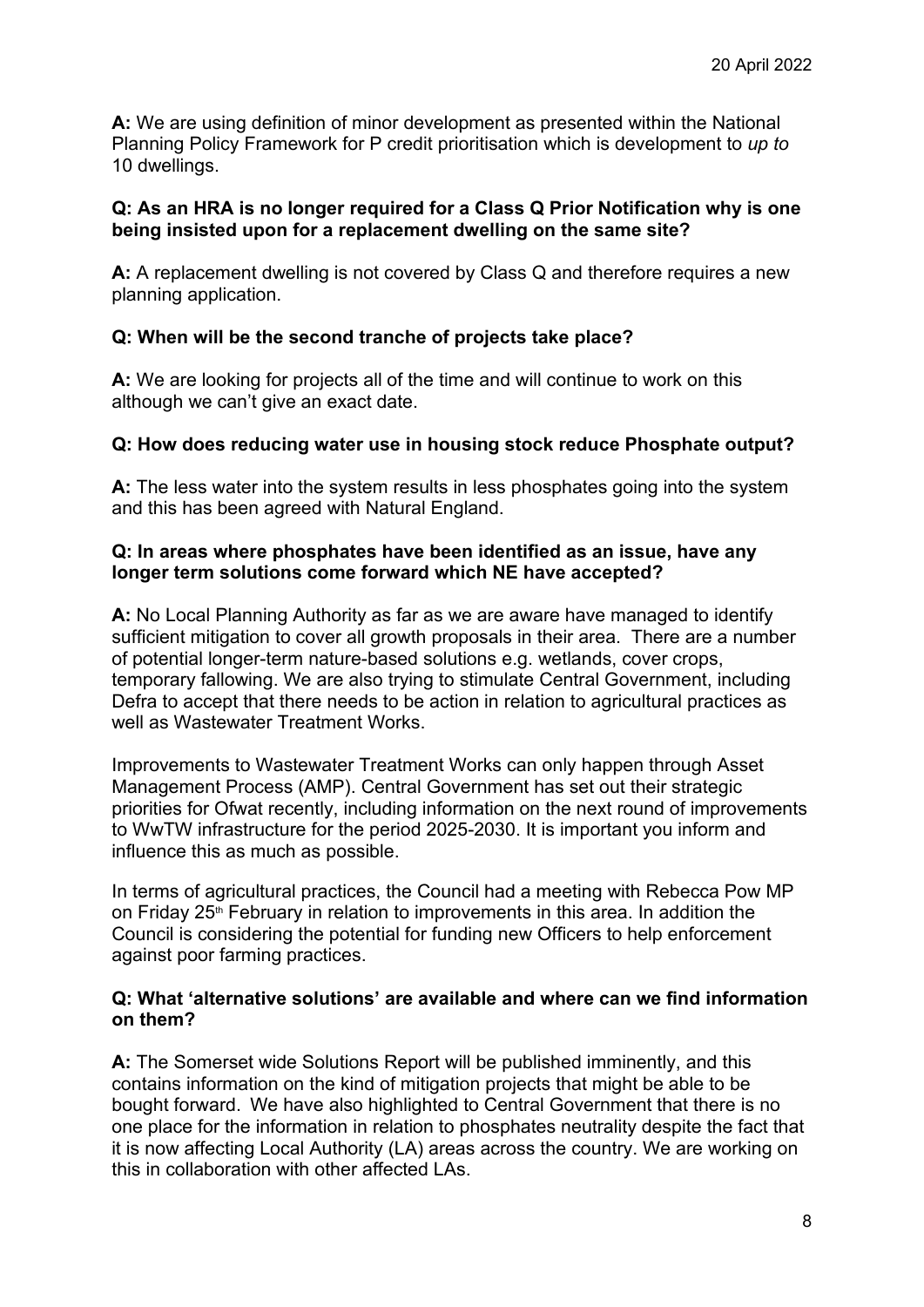## **Q: Is there a flow chart to show the process of P credit prioritisation?**

**A:** Yes, it is available to view within the [report presented to the Planning Phosphates](https://democracy.somersetwestandtaunton.gov.uk/documents/s18757/Update%20Report%20on%20Phosphates%20and%20criteriaprocess%20for%20allocation%20of%20credits%20to%20support%20the%20determiati.pdf)  [Sub Committee](https://democracy.somersetwestandtaunton.gov.uk/documents/s18757/Update%20Report%20on%20Phosphates%20and%20criteriaprocess%20for%20allocation%20of%20credits%20to%20support%20the%20determiati.pdf) on 24 February.

### **Q: Will the new Somerset unitary authority need to endorse the Interim Strategy post the elections in May 2022?**

**A:** SWT retain sovereign powers until April 2023, so the new authority will not need to endorse this post-May 2022 elections. Despite new governance arrangements that will be required, we are intending for this programme to go into the new Authority as the need for nutrient neutrality likely to remain an issue beyond April 2023.

#### **Q: Is the onus on the council to contact us once assessment has been made as to how applications will be screened/what P-credits will be available or is further information required from applicants?**

**A:** SWT will make contact will be made in due course, SWT will write to applicants to commence screening process.

#### **Q: Can you advise on 'best practice' learning for wetland solutions and where this has been successfully implemented/passed planning?**

**A:** We understand there is going to be National Guidance issued in relation to this. There is some learning available, for example SWT officers went to visit Cromhall wetland in Gloucestershire. This is referenced in our previous Report to Full Council on 5 October 2021 and there is a link on the website to watch an informational video on this.

### **Q: Do you foresee the HRA requirement for new development falling away if/when the water companies upgrade the treatment infrastructure?**

**A:** No, the Somerset Levels and Moors are in an unfavourable condition and through the mitigation we are only seeking to not make it worse. Do not see the HRA requirement going away until it is in a favourable condition. SWT is engaging with Natural England and the Water Companies about how planned growth was taken in to account in the AMP programme and the impact this has on mitigation requirements.

### **Q: Is there a specific channel to filter lobbying of DEFRA and other Government bodies to have the biggest impact?**

**A:** SWT are doing this through the Local Government Association. There are increasing numbers of LAs in this position. We are also engaging Rebecca Pow MP, who is also a DEFRA Minister as well as a local MP.

### **Q: What are the other proposals/third party operators who could assist?**